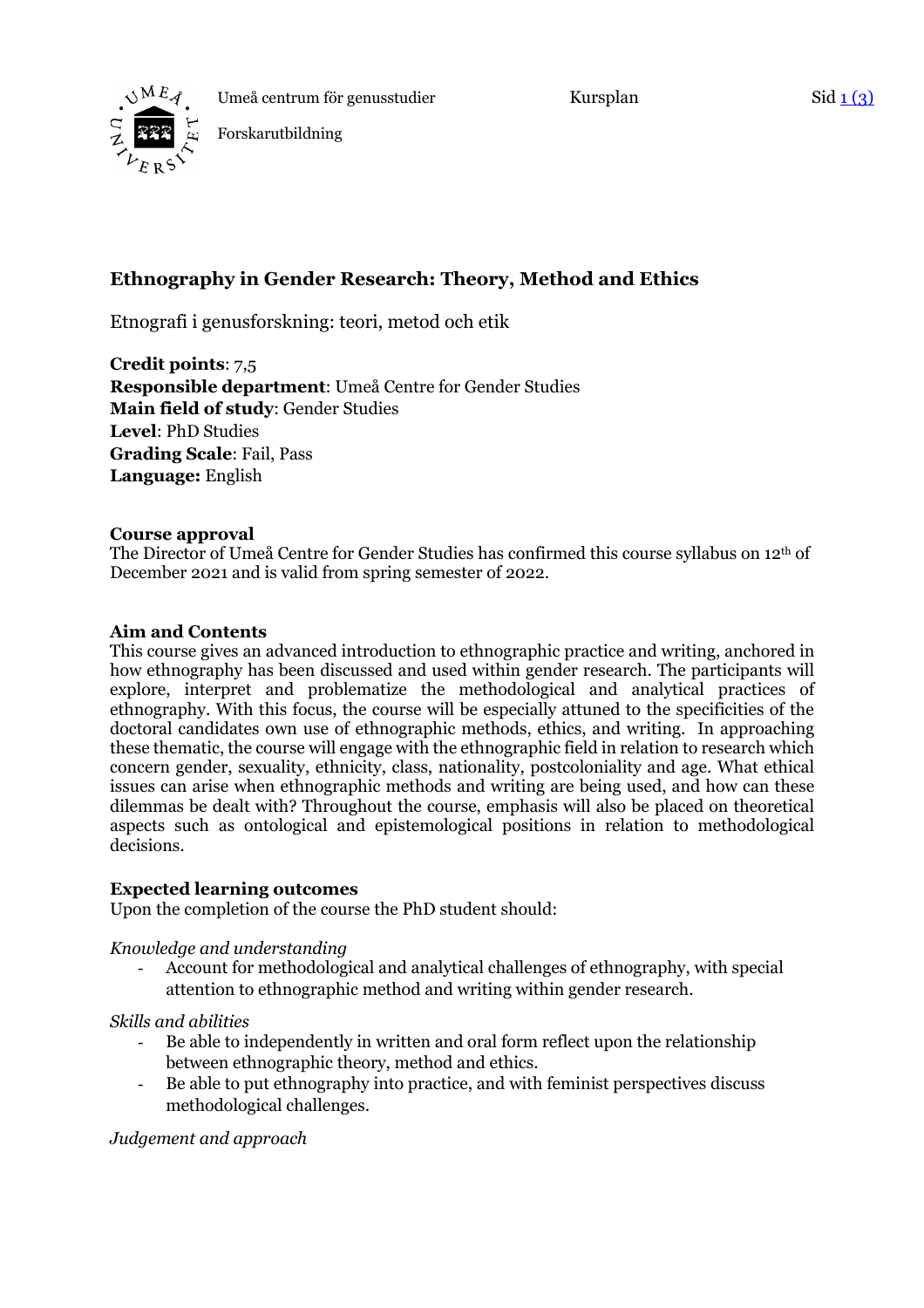

Kursplan Sid 2 (3)

Forskarutbildning

- Be able to critically reflect on different aspects of ethnography within gender research and relate to concrete examples, theoretical, methodological and ethical dilemmas within his/her/their own research.

## **Form of instruction and examination modes**

The course is divided into themes, where all participants are expected to read and write before each meeting. Part of the course is based on the participants searching for and selecting relevant literature. The course is given in English.

The learning outcomes are examined through compulsory seminars, written seminar preparation as well as an individually written essay. The essay should contain a discussion and critical examination of course literature and an application to the doctoral student's own research. The final paper can be written in either English or Swedish, Danish and Norwegian.

### **Course literature**

Abu-Lughod, L. (1990). Can there be a feminist ethnography? *Women & Performance: A Journal of Feminist Theory.* 1990. 5(1). 7-27

Davies, C. A. (2008). *Reflexive Ethnography: a guide to researching selves and others*, London: Routledge (selection)

Emerson, R. M., R. I. Fretz, and L. L. Shaw. (2011). *Writing ethnographic fieldnotes.* University of Chicago Press (selection)

Guillemin, M., and Gillam, L. (2004). "Ethics, reflexivity, and 'ethically important moments' in research", *Qualitative Inquiry,* Vol. 10 No. 2, pp. 261-280.

Lykke, N. (2014). Writing academic texts differently: intersectional feminist methodologies and the playful art of writing. London: Routledge (selection)

O'Rielly K. (2012). *Ethnographic Methods.* Second Edition. London: Routledge (selection)

Schrock, D. R. (2013). "The Methodological Imperatives of Feminist Ethnography", *The Journal of Feminist Scholarship*, Issue 5/Fall

*Additional literature may be added, max. 100 pp.*

#### Reference literature:

Davis, D.-A. and C. Craven, 2016, *Feminist Ethnography: Thinking Through Methodologies, Challenges and Possibilities*, p. xii, Rowman & Littlefield, Lanham, MD